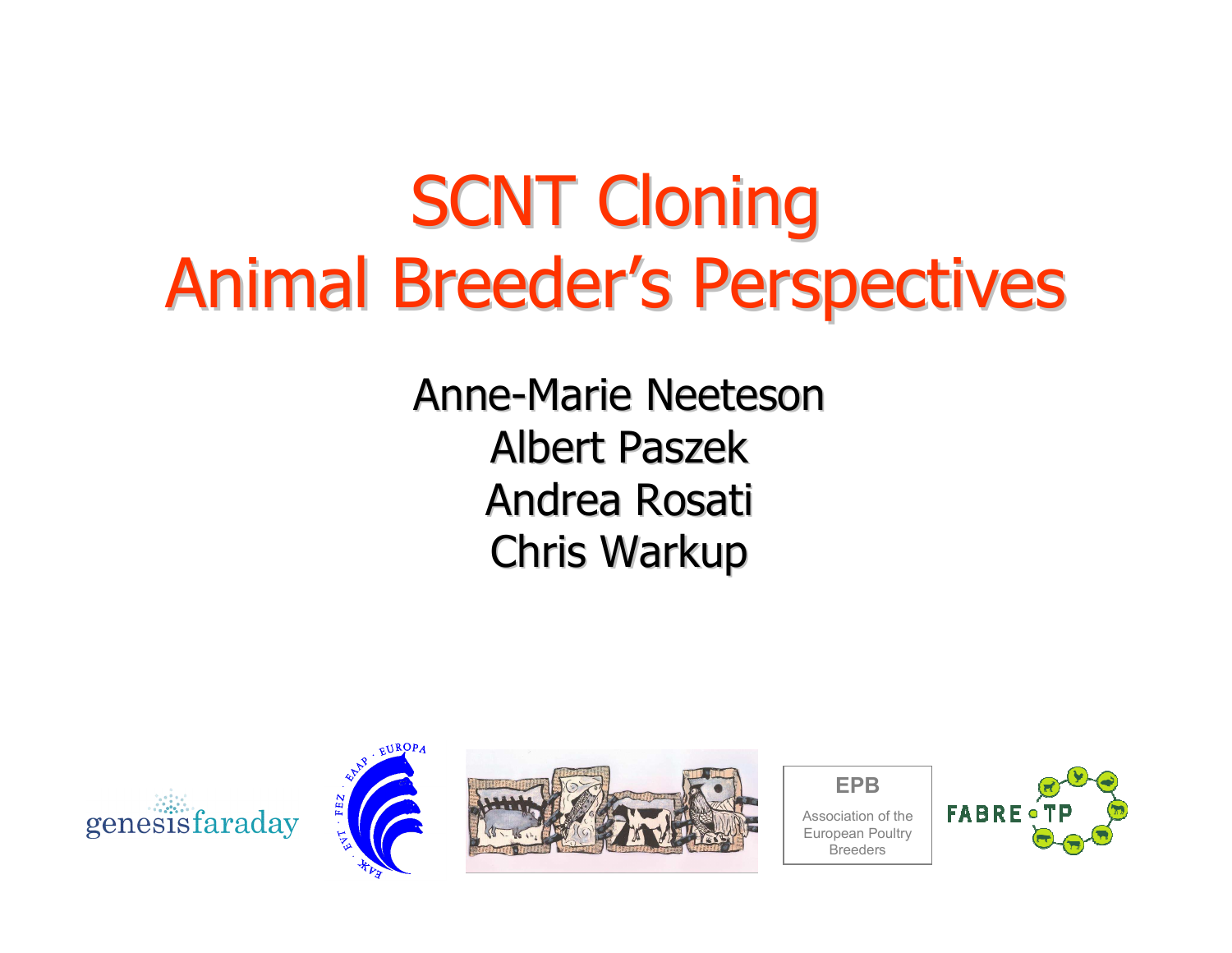### Farm Animal Breeding is…

a. Select best parents for next generation

- –– from genetic diversity of populations
- – production environment, market, economic conditions…
- AIVAFRITV **- diversity and distinctiveness** of European animal production and the European landscape and culture
- b. Dissemination of progress  $\Rightarrow$  reproduction

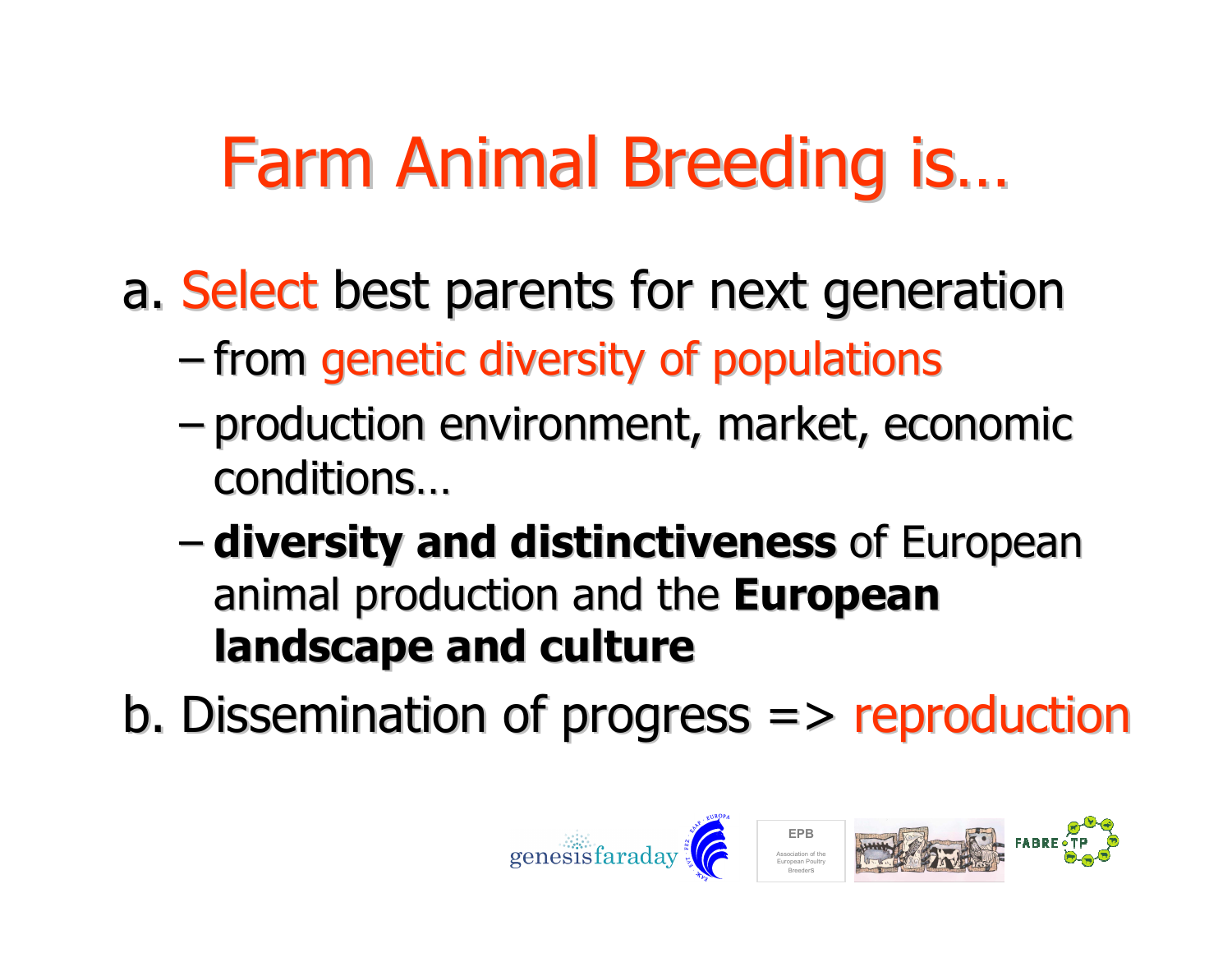### Farm Animal Breeding

- Cooperatives and private organisations
	- – $-$  depending on biology of species
- Majority in Europe
	- – $-$  ~50% up to  $>80\%$
	- – $\hbox{--}$  providing world with breeding stock
	- –based in Europe /European owned
- Takes place
	- where the **high level research** is
	- in a <mark>global competitive</mark> market



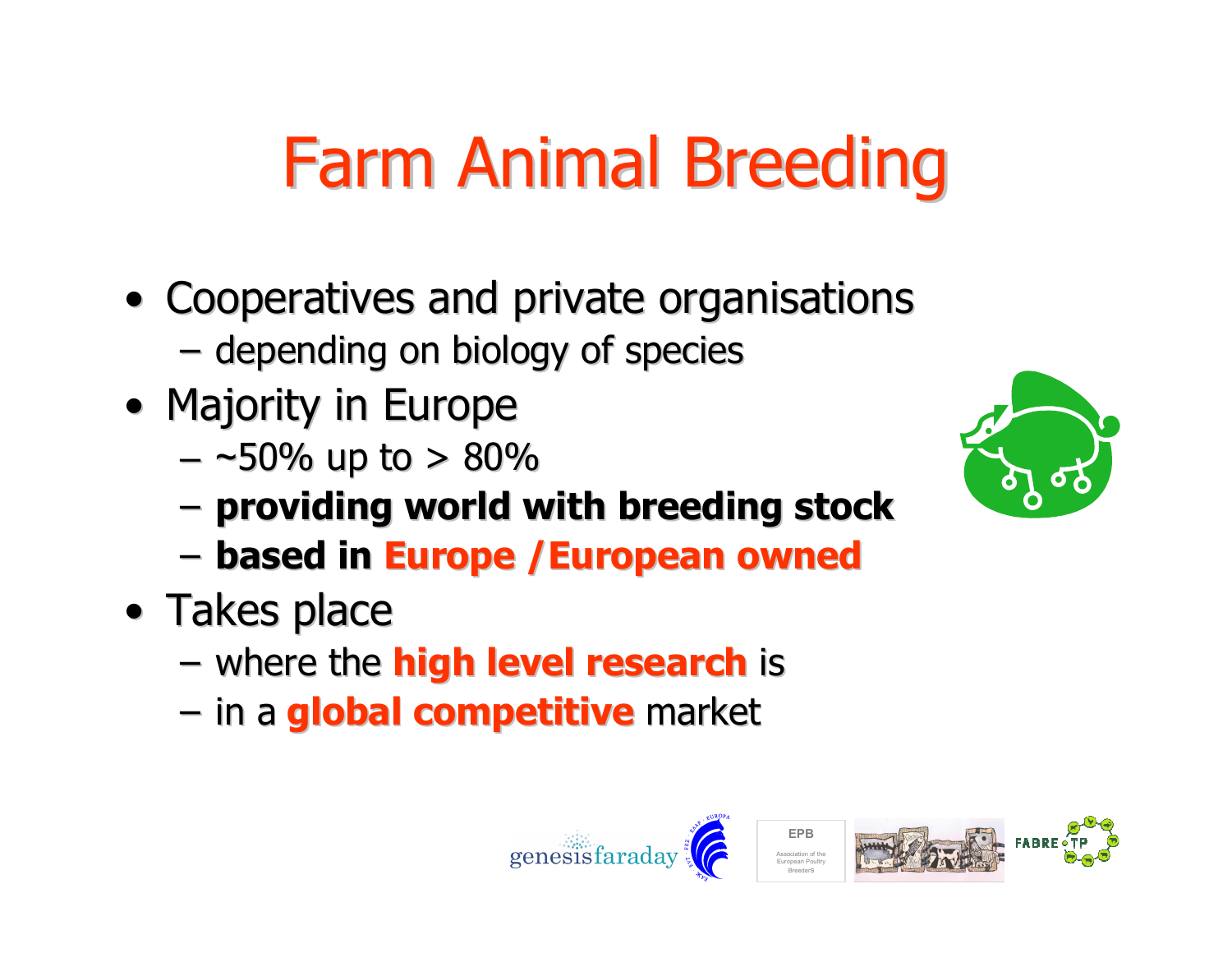## Animal SCNT Cloning is a

- • Technology in development
	- – Aware of society concerns:
		- Animal Health and Welfare
		- Genetic Diversity
		- Ethics
			- –– Choice
			- –– Slippery Slope Effect





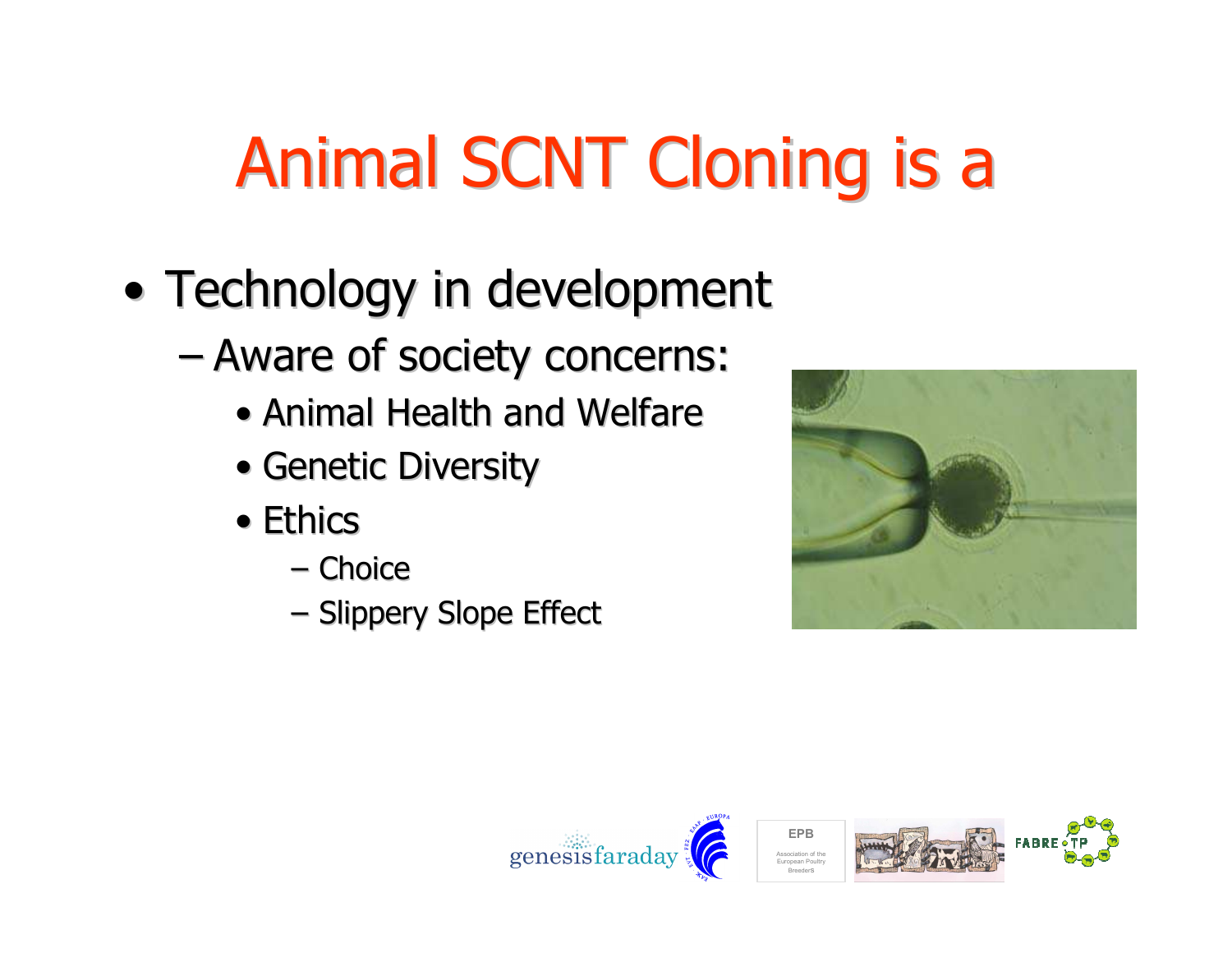# Animal SCNT Cloning

- No practical benefit at the moment
	- –– not currently applied<br>– in reqular breeding pr
	- in regular breeding programmes of production animals in EU
- Important options for the future
	- $-$  animal breeding and production to animal breeding and production take place in a global environment with an increasing role of biotechnologies –
	- EU cannot afford to become detached from the further development
	- when animal cloning would be forbidden as technology support tool for animal breeding and production **now**, this will have an important signal function and serious consequences
		- Research and innovation
		- Competitiveness animal breeding and production Europe



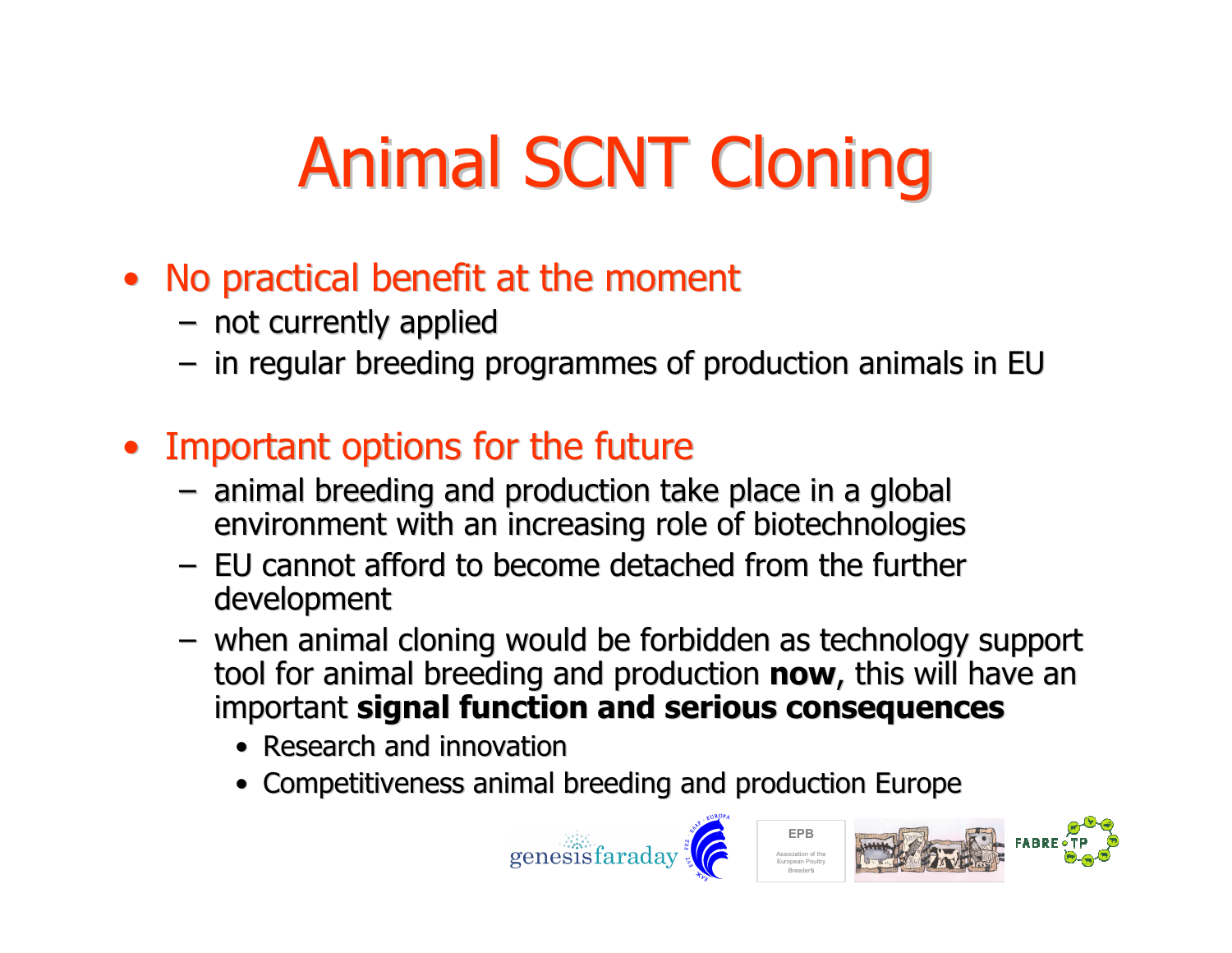### Research and Innovation

- $\bullet$ Animal cloning and medical applications
- $\bullet$ Novel animal reproduction technologies
- •Breeding in general

#### Not to lose the option to utilize cloning in future if that became appropriate

R&D will only continue if the options for the future are open

- No further development
- Also for judging the technology vis-à-vis developments outside Europe

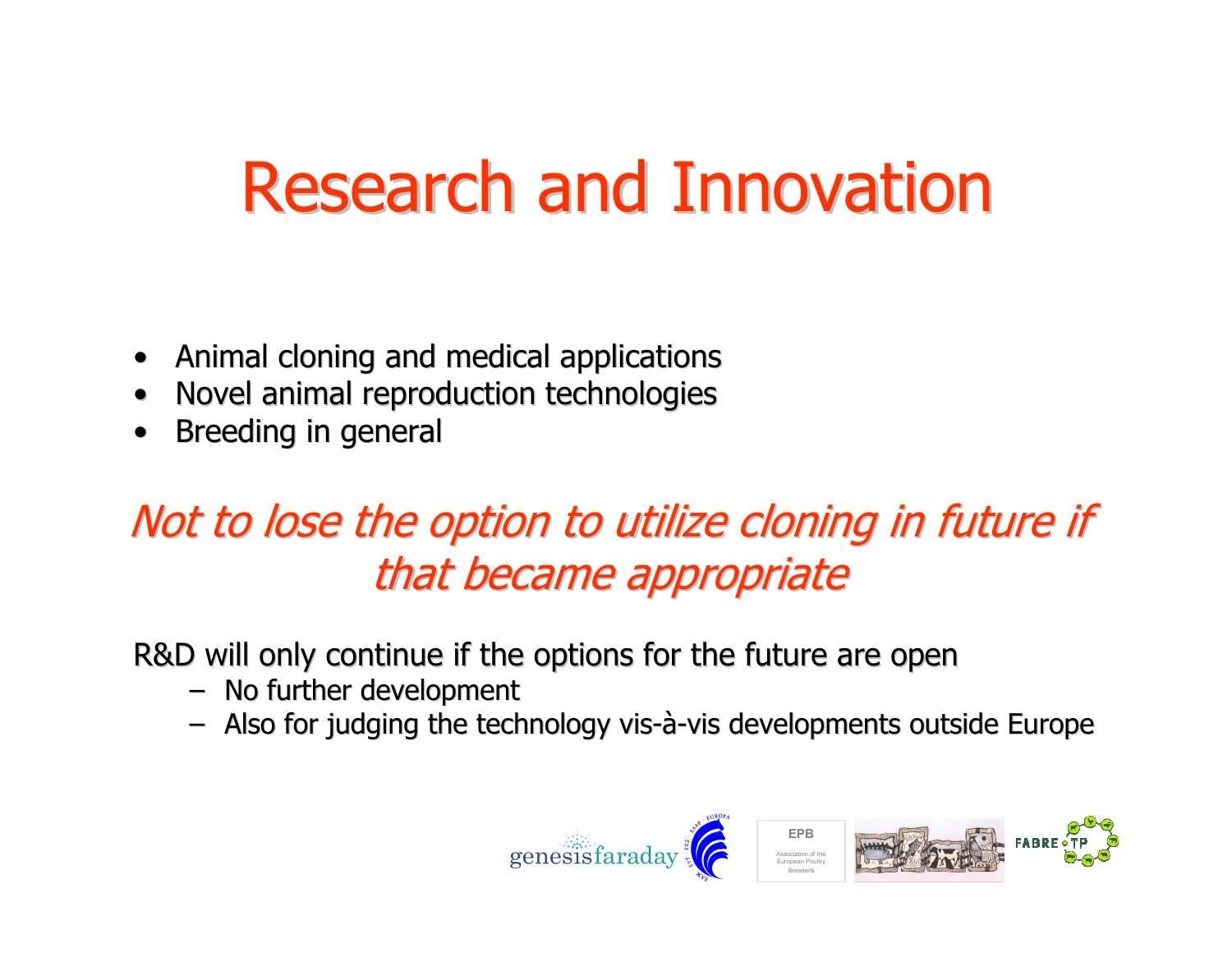#### **Competitiveness**

#### European farm animal breeding business

- •Depending on species and applications, cloning related developments will take place **outside Europe** leading t developments will take place **outside Europe** leading to a severe<br>competitive disadvantage of breeding organisations, with spin competitive disadvantage of breeding organisations, with spin<br>off consequences for breeding for quality and diversity<br>production
- This will happen at the **medium term** (as from 7-10 years from<br>now). now).
- In practice this would mean that most of the **breeding<br>developments** will take place **outside Europe** (and also the •knowledge center developments)
	- It will concentrate on the uptake of overseas knowledge, and further It will concentrate our uptake of our the uptake of overseas and further developments in quality schemes (an area related to breeding)
	- We foresee problems in diversity developments, and higher cost of animal food production
	- Now breeding is mostly in European hands  $-$  the size of the companies makes it easy for investors outside Europe to outcompete them





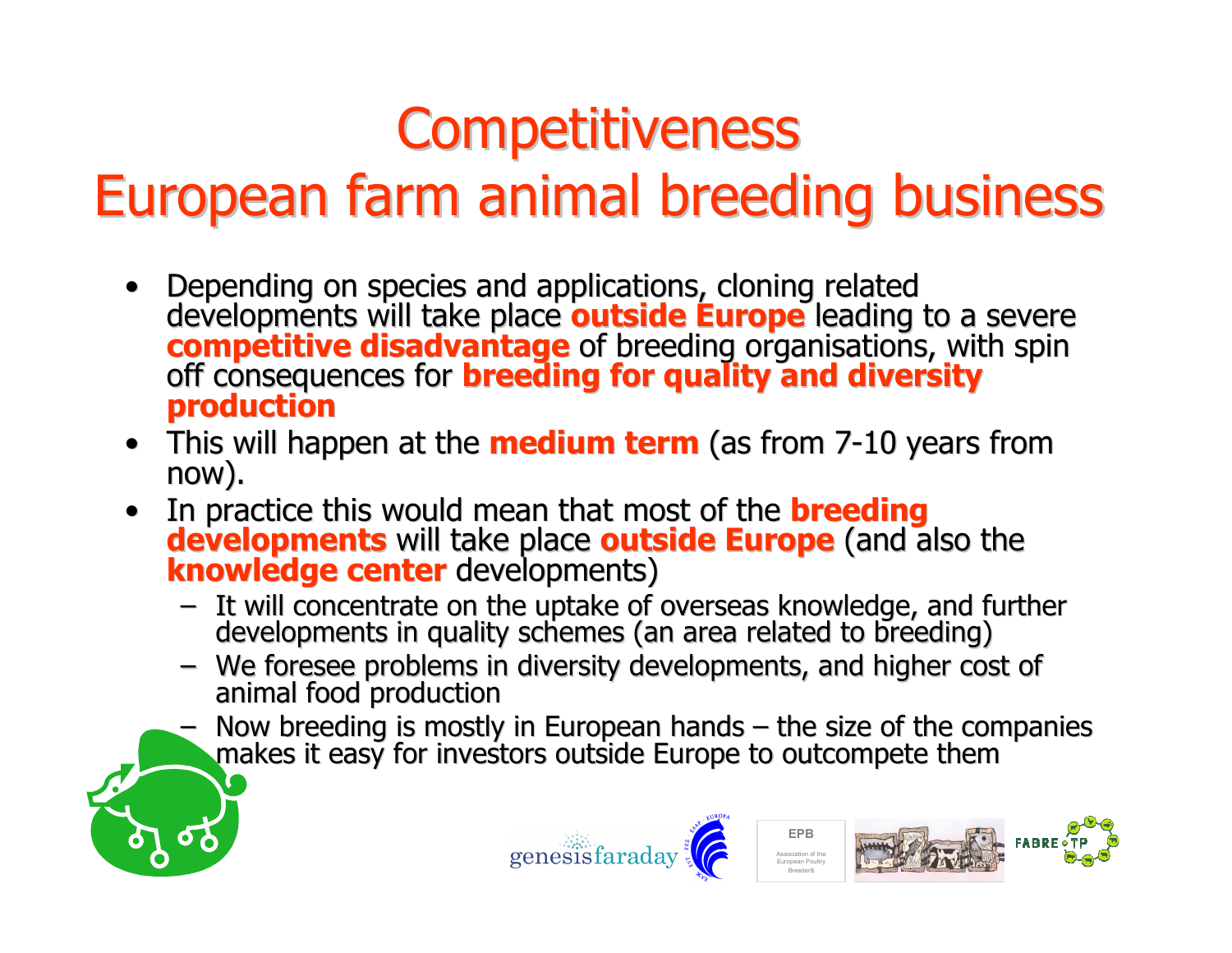### Potential Applications

- Research improving knowledge of biology
- •• Insurance – safeguarding valuable animals
- •• Conservation – increasing animal numbers
- $\bullet$ • Biosecurity – international trade in genetics
- •• Dissemination of improved genetics
- •Niche roles in breed improvement

As cloning technology has significantly improved during recent years, the global use of SCNT cloning for farm animals may appear earlier than we can foresee now



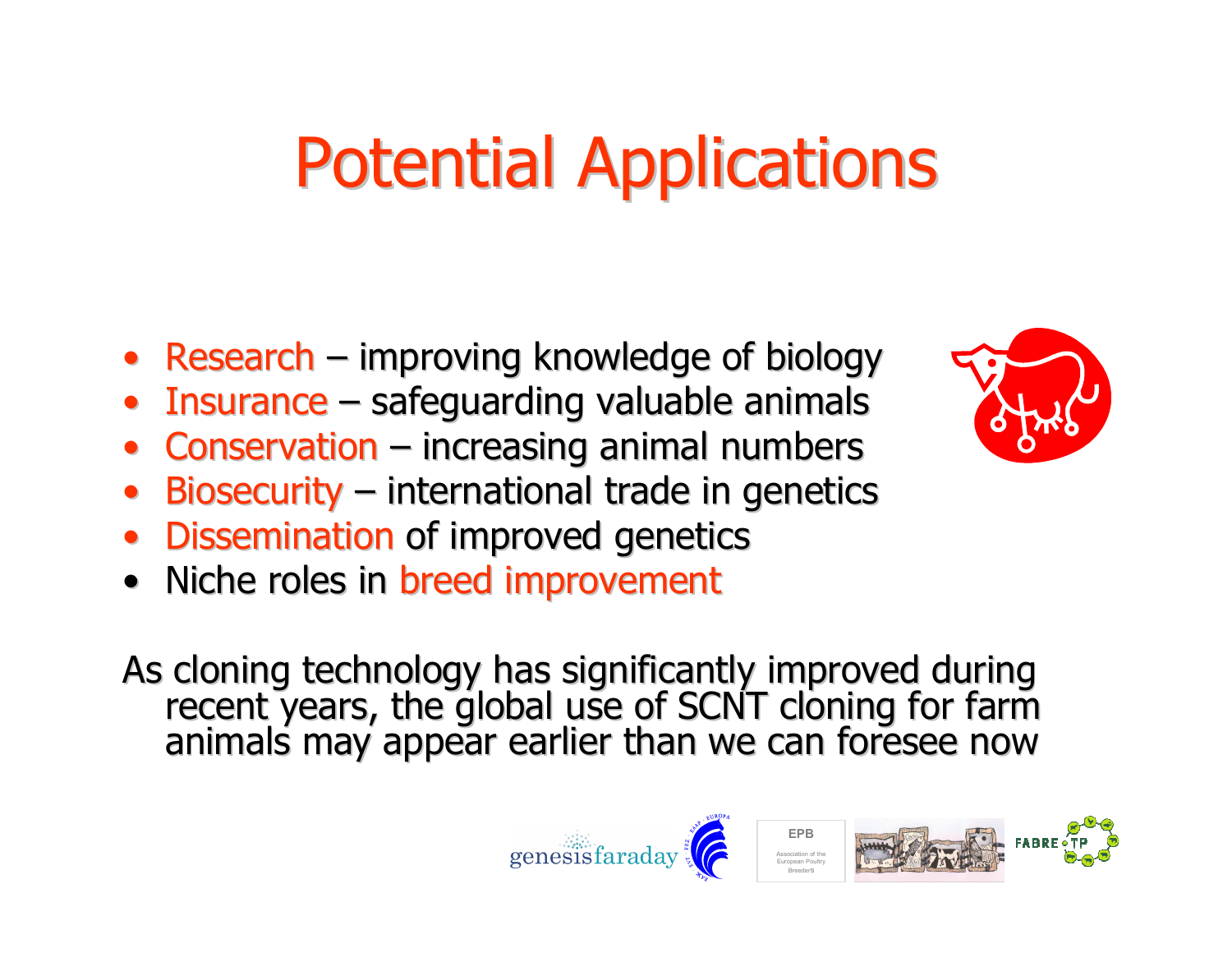# Animal SCNT Cloning - issues

- Animal Health and Welfare
	- $-$  to be improved by research and development
- Biodiversity
	- – technology should be part of balanced breeding schemes
- Public opinion
	- – important, and therefore should allow public the choice
	- CHOICE works both ways: to use or not use a technology (not restrict choice)





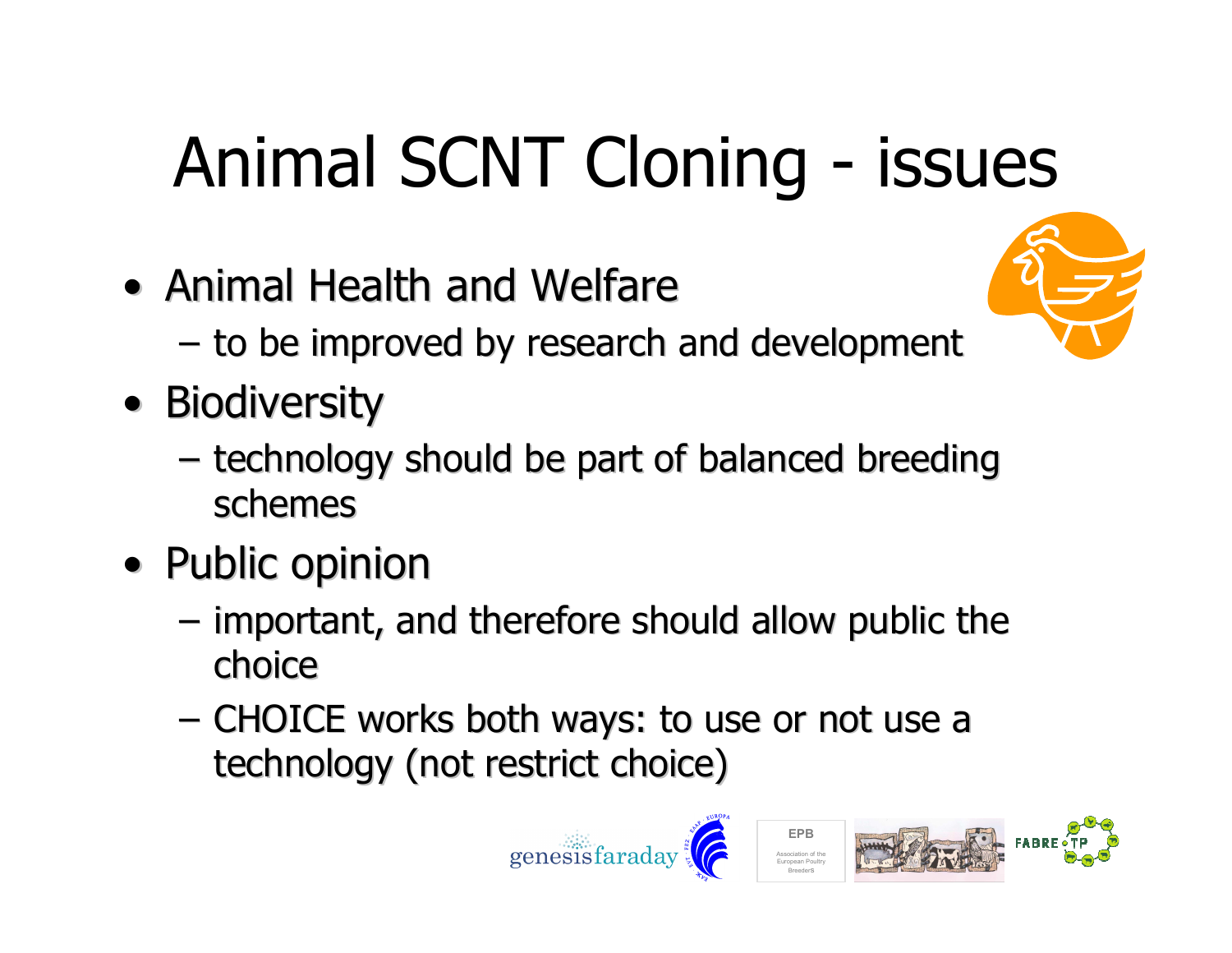# Traceability of farm animals

- Animals are being followed and registered thoroughly
	- Their movements –
	- Their family picture (pedigree)
	- $-$  Their health
- Code of Good Practice Code-EFABAR
	- Traceability with individual breeding organisation
	- For transparency
	- Developed as EC project,<br>– Society involved in various
	- Society involved in various steps of development
	- In terms of sustainability, balance
	- Use/not use of technology
- $\bullet$  Registration database of clones
	- Distinguish clones from progeny (*progeny of clones are not clones*)
	- E.g. there is no evidence that these animals suffer any welfare or health<br>effects from the cloning of previous generations

EPBAssociation of the European Poultry Breeders





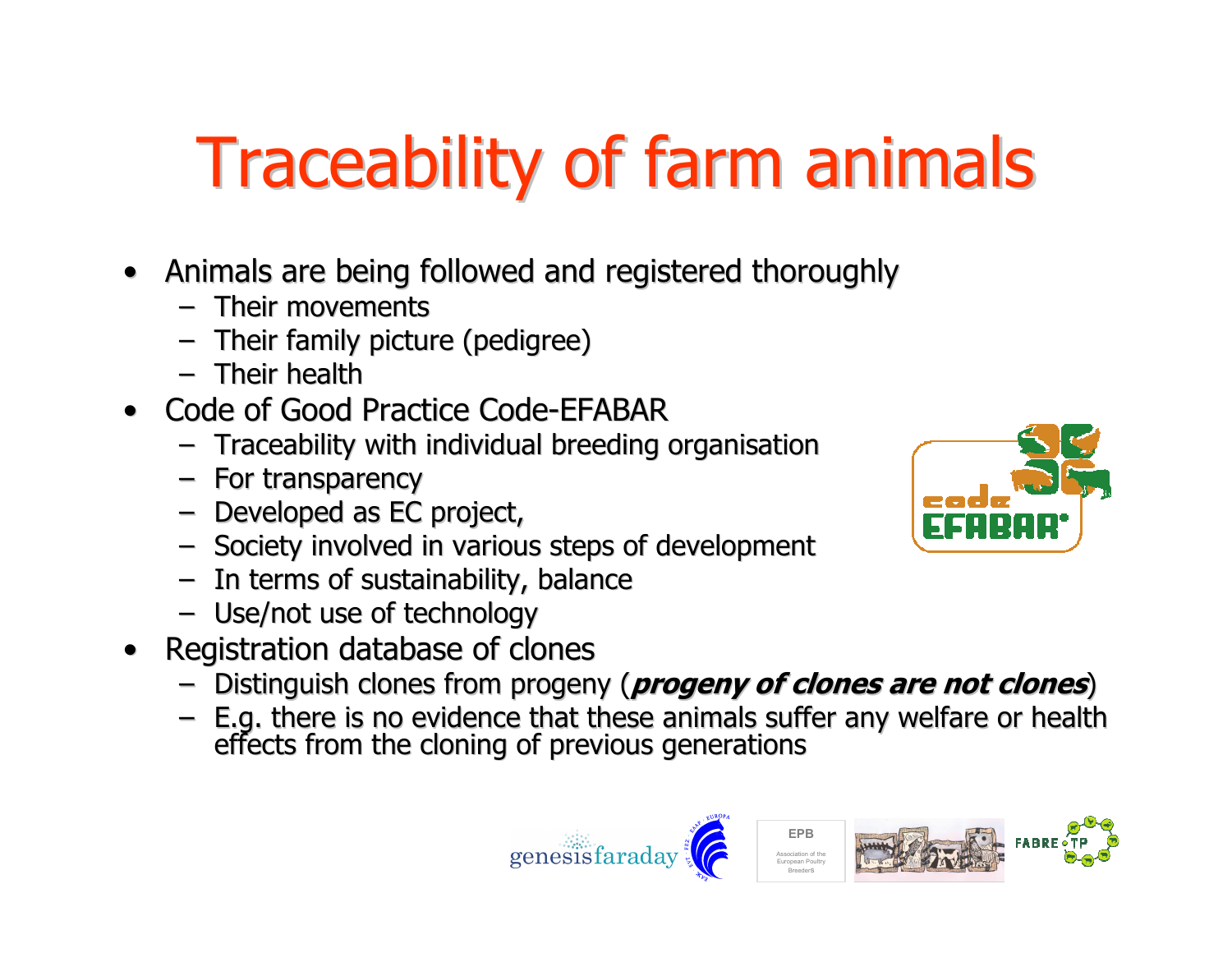# Conclusions (1)

- No clear safety issues for consumers
- One end of a continuum no obvious reason to draw the line at SCNT
- Still costly, but may be cost effective in dissemination, conservation, improving biosecurity and as an insurance policy for elite animals
- Unlikely to have wide use in mainstream breeding
- But may make a useful contribution to improving economic and environmental sustainability (and evenfood quality/safety and animal welfare)

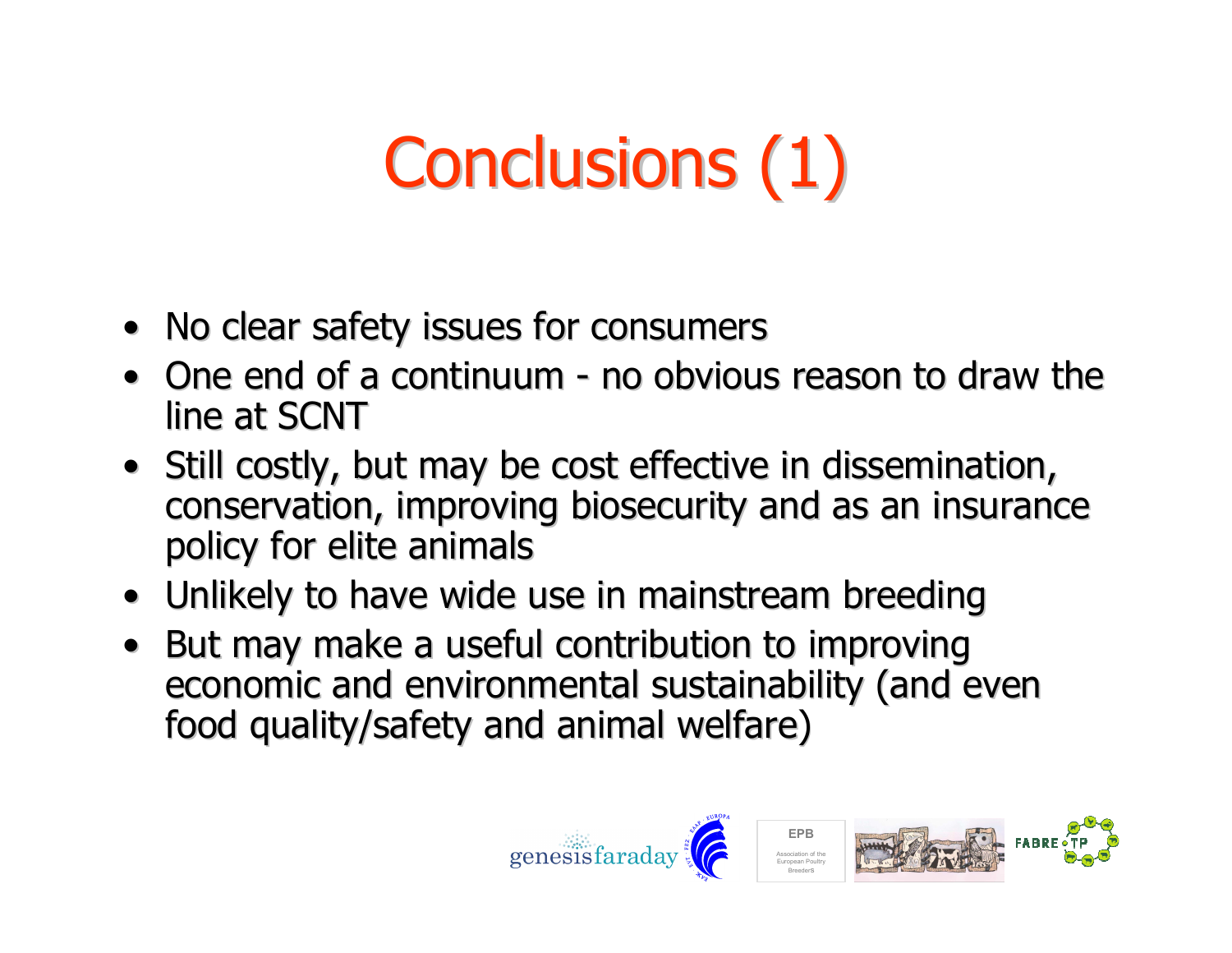# Conclusions (2)

- Most new technologies have problems that can be overcome
- A need for more research on risks and benefits
- Important to distinguish between SCNT clones and their progeny
- How can we best maintain choice?
	- – choice for industry to use and choice for consumers with objections to choose against